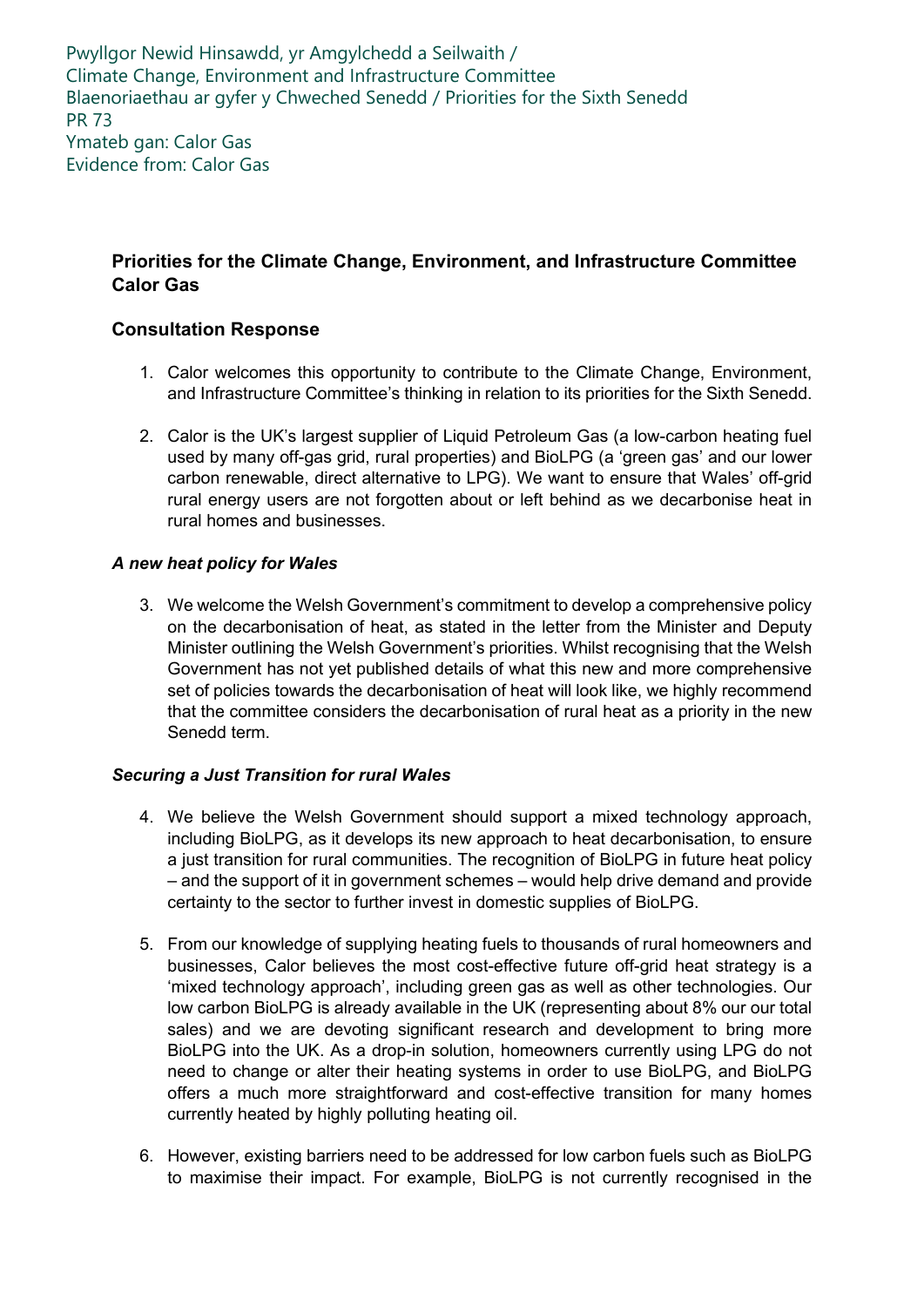Standard Assessment Methodology (SAP), the UK Government's National Calculation Methodology for assessing the energy performance of dwellings and determining Energy Performance Certificates (EPCs). We are urgently pressing the UK Government to rectify this anomaly so BioLPG can play a meaningful role in rural heat decarbonisation. We would therefore recommend that the committee gives consideration to how these barriers can be overcome, so as to ensure that consumers in Wales have greater choice in heating their homes.

#### *Tackling the challenge of retrofitting Wales' housing stock*

- 7. The scale of the interrelated challenges of retrofitting Wales' homes and providing low and zero carbon heating solutions presents a significant challenge for the Welsh Government over the new Senedd term. We recommend that the committee provides considerable scrutiny to Welsh Government proposals around the retrofitting of housing stock. In particular, we recommend that consideration of how the costs of uplifting the energy efficiency ratings of Welsh housing stock and installation of lowcarbon heating technologies are shared between government and householders.
- 8. In October 2020, Calor commissioned an independent study, examining off grid heat decarbonisation across the UK. The study found that for 46% of homes currently using oil to heat their homes in Wales, the most cost-effective low-carbon heating option is a bioLPG boiler or bioLPG hybrid (heat pump and BioLPG boiler) deployment. This 46% figures comprises of homes defined as "Hard to Treat". To emphasise the challenge facing many rural households in the near future, for the largest and oldest rural homes, heat pump with retrofit costs could reach over £30,000.
- 9. In the remaining 54% of homes currently heated using oil in Wales, the cost-effective option is to either carry out a retrofit to enable the use of a heat pump or to immediately electrify. However, this route brings in wider considerations above levelised costs that may not make these properties suitable for retrofit or electrification.
- 10. Calor would seek to highlight to the committee that these options around heat pumps and electrification often require upfront costs that are simply unaffordable for many households. There are also space, technical constrains within the home, and electricity network constraints that may prevent the possibility of these installations, or consumers may want to avoid the hassle and time commitment that these routes often require.
- 11. For some off-grid consumers, particularly those with savings and a well-insulated home, electric heat pumps are a solution. For others living in properties that are less energy efficient, and if the household has less capital to spend, a biofuel – such as BioLPG – boiler can provide a better, affordable solution.
- 12. Therefore, we believe that the Welsh Government should make the case for more than 2 low carbon heating technologies (heat pumps & biomass) to qualify for the Clean Heat Grant to reduce total decarbonisation costs and offer consumers greater choice in heating their homes.

#### *Fuel Poverty*